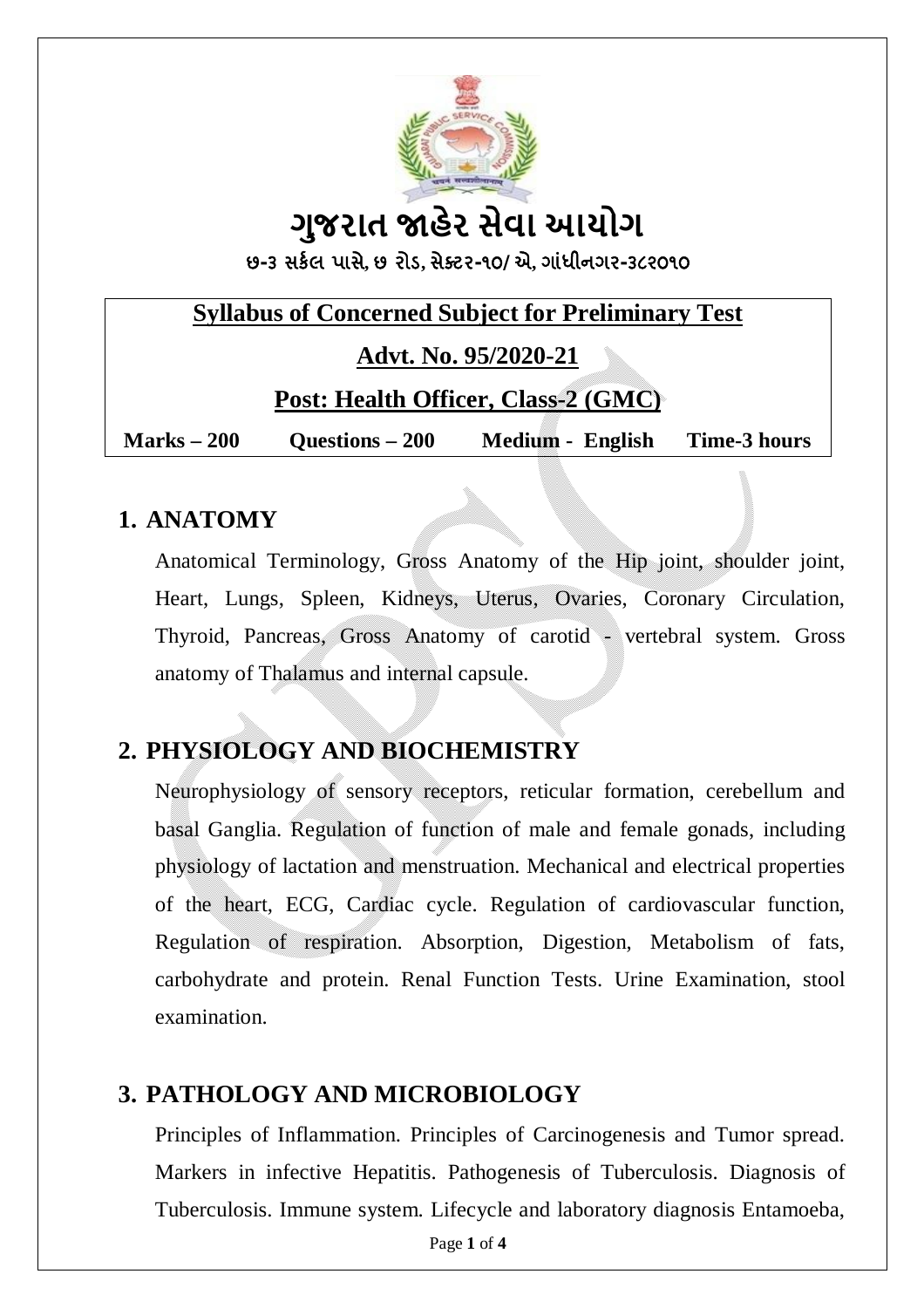malaria. Culture media-types and uses. Immunity and immunology. Sterilization and disinfection. Bio-medical waste-sources, health hazards, methods of collection and disposal of it. Collection, storage and onward transmission of biological samples for laboratory procedures. Common epidemic causing organisms and methods of epidemic investigation. Examination of Urine for albumin and sugar. Examination of stool for ova and cyst of common helminths. Examination of blood for Hemoglobin, Bleeding time and clotting time, E.S.R., peripheral blood smear for Malaria parasites and haematology.

#### **4. FORENSIC MEDICINE**

Forensic Examination of Injuries and Wounds. Postmortem Examination of Homicidal Case.

#### **5. GENERAL MEDICINE**

Cardiology, Respiratory diseases, Gastro-intestinal, Genito-Urinary, Neurology, Hematology, Endocrinology, Metabolic disorders, Infections/Communicable Diseases:Virus, Rickets, Bacterial, Spirochetal, Protozoan, Metazoan, Fungus; Nutrition/Growth, Diseases of the skin (Dermatology), Musculoskelatal System, Psychiatry, General, Emergency Medicine, Common Poisoning, Snake bite, Tropical Medicine, Critical Care Medicine, Emphasis on medical procedures, Patho physiological basis of diseases, Vaccines preventable diseases and Non vaccines preventable diseases, Vitamin deficiency diseases, In psychiatry include – Depression, psychosis, anxiety, bipolar diseases and Schizoprenia.

#### **6. PAEDIATRICS**

Common childhood emergencies, Basic new born care, Normal developmental milestones, Accidents and poisonings in children, Birth defects and counseling including autism, Immunization in children, Recognizing children with special needs and management, and National Programmes related to child health.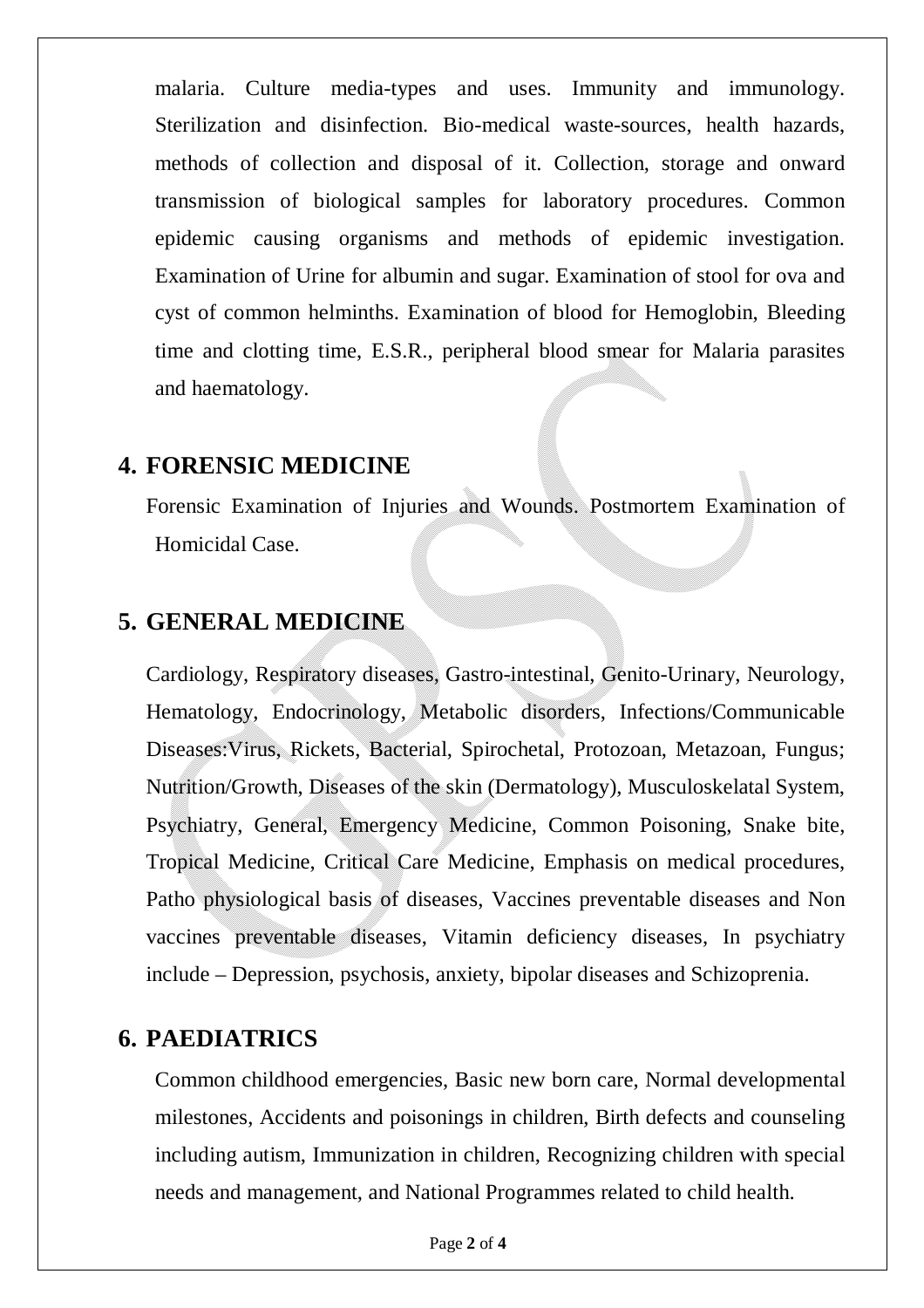## **7. SURGERY (INCLUDING ENT, OPHTHALMOLOGY, TRAUMATOLOGY & ORTHOPAEDICS)**

General Surgery: Wounds, Infections, Tumors, Lymphatic, Blood vessels, Cysts/sinuses, Head and neck, Breast, Alimentary tract, Liver, Bile, Pancreas, Spleen, Peritoneum, Abdominal wall, Abdominal injuries; Urological Surgery, Neuro Surgery, Otorhinolaryngology E.N.T., Thoracic surgery, Orthopedic surgery, Ophthalmology, Anesthesiology, Traumatology, Diagnosis and management of common surgical ailments, Pre-operative and post-operative care of surgical patients, Medicolegal and ethical issues of surgery, Wound healing, Fluid and electrolyte management in surgery, Shock patho-physiology and management.

## **8. GYNAECOLOGY & OBSTETRICS**

**OBSTETRICS:** Ante-natal conditions, Intra-natal conditions, Post-natal conditions, Management of normal labours or complicated labour

**GYNAECOLOGY:** applied anatomy, applied physiology of menstruation and fertilization, infections in genital tract, neoplasma in the genital tract, displacement of the uterus, Normal delivery and safe delivery practices, High risk pregnancy and management, Abortions, Intra Uterine growth retardation, Medicolegal examination in obgy and Gynae including Rape.

 **FAMILY PLANNING:** Conventional contraceptives, U.D. and oral pills, Operative procedure, sterilization and organization of Programmes in the urban and rural surroundings, Medical Termination of Pregnancy.

## **9. PREVENTIVE SOCIAL AND COMMUNITY MEDICINE**

Social and Community Medicine, Concept of Health, Disease and Preventive Medicine, Health Administration and Planning, General Epidemiology, Demography and Health Statistics, Communicable Diseases, Environmental Health, Nutrition and Health, Non-communicable diseases, Occupational